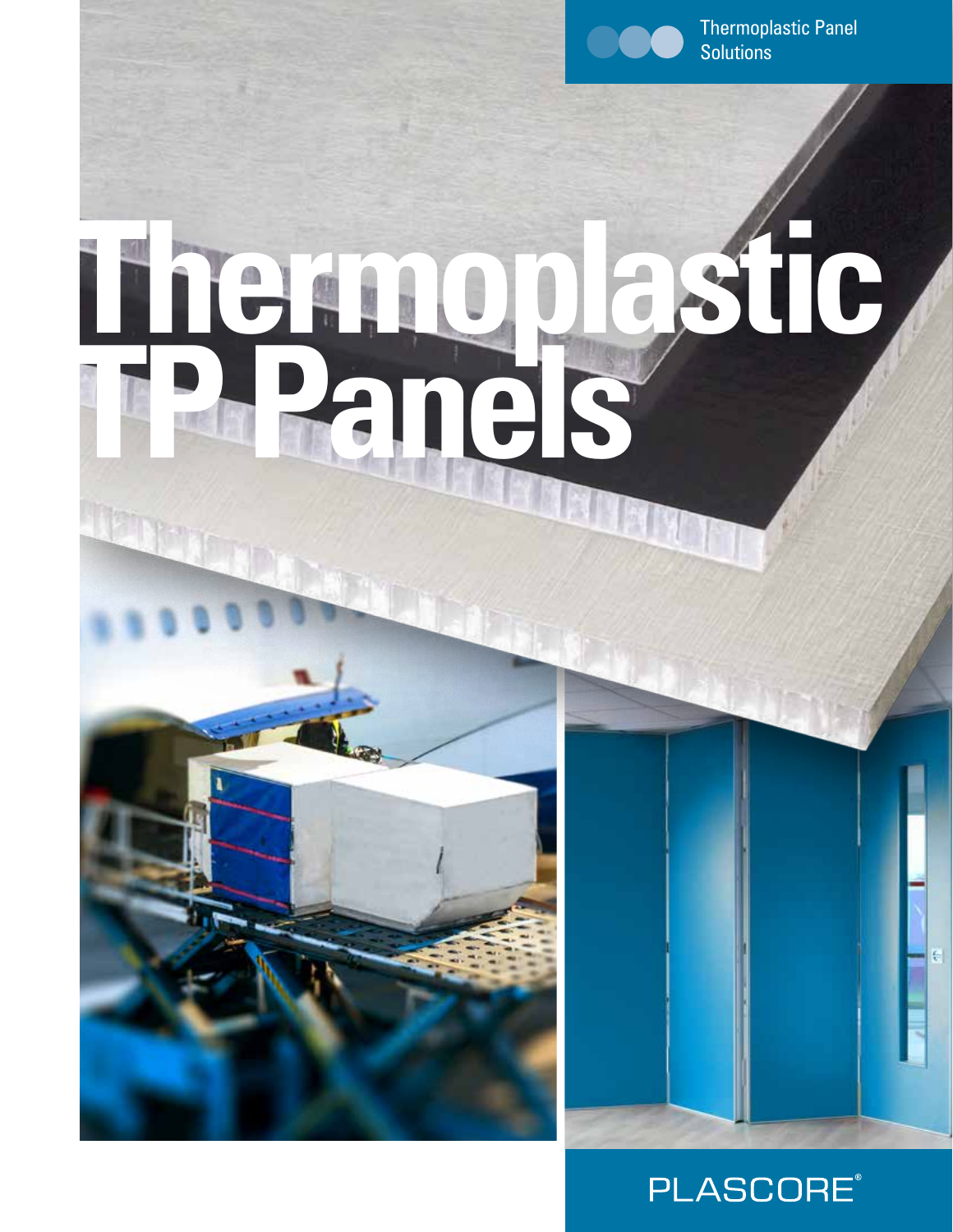## **Plascore Thermoplastic TP Panel**

Lightweight Technology for Heavyweight Applications

Replace your heavy structural core with Plascore Thermoplastic TP Panels and achieve equal or better stiffness at a fraction of the weight. Plascore TP Panels can provide equal or higher rigidity at a reduced weight than most traditional materials, such as plywood, foam and tri-laminate plastic.

With a variety of reinforced thermoplastic facings and Plascore PP Honeycomb core densities, a range of performance and costs can be offered to best meet your requirements.

The uniform, non-cosmetic surface finish and durable PP Honeycomb core, makes the TP Panel well suited for many commercial, industrial, interior and exterior applications.

Plascore TP Panels are also offered with film and nonwoven surface overlay options, to enable secondary finishing, such as adhesive bonding, coating and painting or for a more visual appearance.

> We can show you how to make the transition to Plascore TP Panels from your existing core material. Plascore TP Panels are easily cut with a razor knife, circular saw, band saw, wire saw, CNC water jet, CNC ultrasonic knife and steel rule die punching processes.

From your drawing files in CATIA, IGES, SolidWorks or AutoCAD, Plascore manufacturing engineers can develop and deliver value-added panels that decrease your manufacturing costs, while making the end product lighter, stiffer, stronger.

## **Reinforce Your Structure With The Rigidity of Laminated Plywood And The Weight of PP Honeycomb.**

## • Lightweight • Easy to Use • Structural • Moisture and Chemical Resistance • UV Resistance • Thermoformable • Recyclable • Economical

• Vibration and Acoustical Dampening **\*** Per published data

**\*\*** Actual data obtained through testing per ASTM C393 Flexural Beam Testing

| <b>Panel Type</b>                       | <b>Relative</b><br><b>Weight</b> | <b>Relative</b><br><b>Rigidity</b> |
|-----------------------------------------|----------------------------------|------------------------------------|
| 3/8"T CDX Plywood*                      | 1.00                             | 1.00                               |
| 10mmT PP Tri-Laminate Board**           | 0.55                             | 0.10                               |
| 1/2"T Plascore PP -30 (.02"T facings)** | 0.42                             | 0.80                               |
| 1/2"T Plascore PP -30 (.03"T facings)** | 0.55                             | 1.15                               |





### **ENGINEERING AND MANUFACTURING SUPPORT**

Plascore sales engineers can assist you in transitioning from your existing core material and process to TP panels.